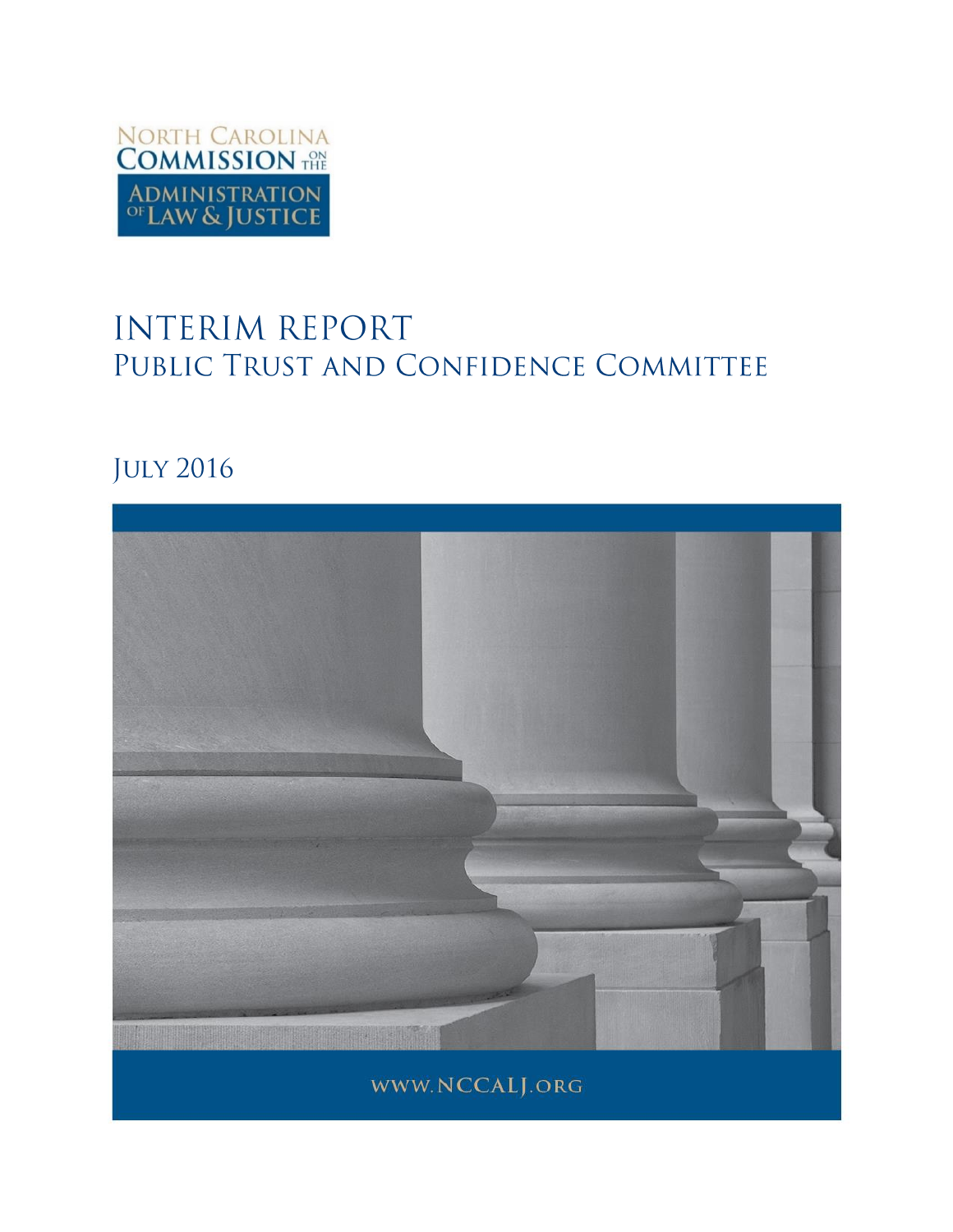## **PREFACE**

These interim reports outline the work-to-date of the North Carolina Commission on the Administration of Law and Justice (NCCALJ). Chief Justice Mark Martin convened the independent, multidisciplinary commission in September of 2015, and charged the members to evaluate the North Carolina judicial system and provide findings and recommendations for strengthening our courts within the existing administrative framework.

Sixty-five voting members and additional non-voting guests were asked to serve, drawn statewide from business, academia, the bar, the non-profit sector, the Legislature, and the Judicial Branch, to ensure a well-rounded evaluation of the judicial system. Each of the members serves on one of five NCCALJ committees studying the areas of civil justice, criminal investigation and adjudication, legal professionalism, public trust and confidence, and technology. Over the past 10 months, these committees have held forty meetings where members heard presentations from more than ninety different national and statewide experts, practitioners, and court officials, resulting in productive and focused dialogue.

#### **The NCCALJ Wants to Hear From You**

The NCCALJ recognizes the vital importance of public participation in the process of court system improvement. The interim reports that follow are intended to inform the public of the relevant issues the committees are addressing and to invite input and feedback. Submit comments online at [www.nccalj.org/interim-reports](file://wfs01.aoc.nccourts.org/Network_Folders/UNIT_Communications/Courts/Session%20Comms/Commission%20on%20the%20Administration%20of%20Law%20and%20Justice/Reports/www.nccalj.org/interim-reports) or sign up to speak in person at one of the four public hearings scheduled for August 2016. The dates, locations, and sign-up forms for those meetings are also at the commission's website.

In the fall of 2016, the NCCALJ's five committees will incorporate the public feedback into final recommendations to be presented to the Chief Justice, the Legislature, and the public in early 2017.

The NCCALJ thanks you for your feedback on how North Carolina courts can best meet institutional needs and 21st century public expectations. We look forward to hearing from you.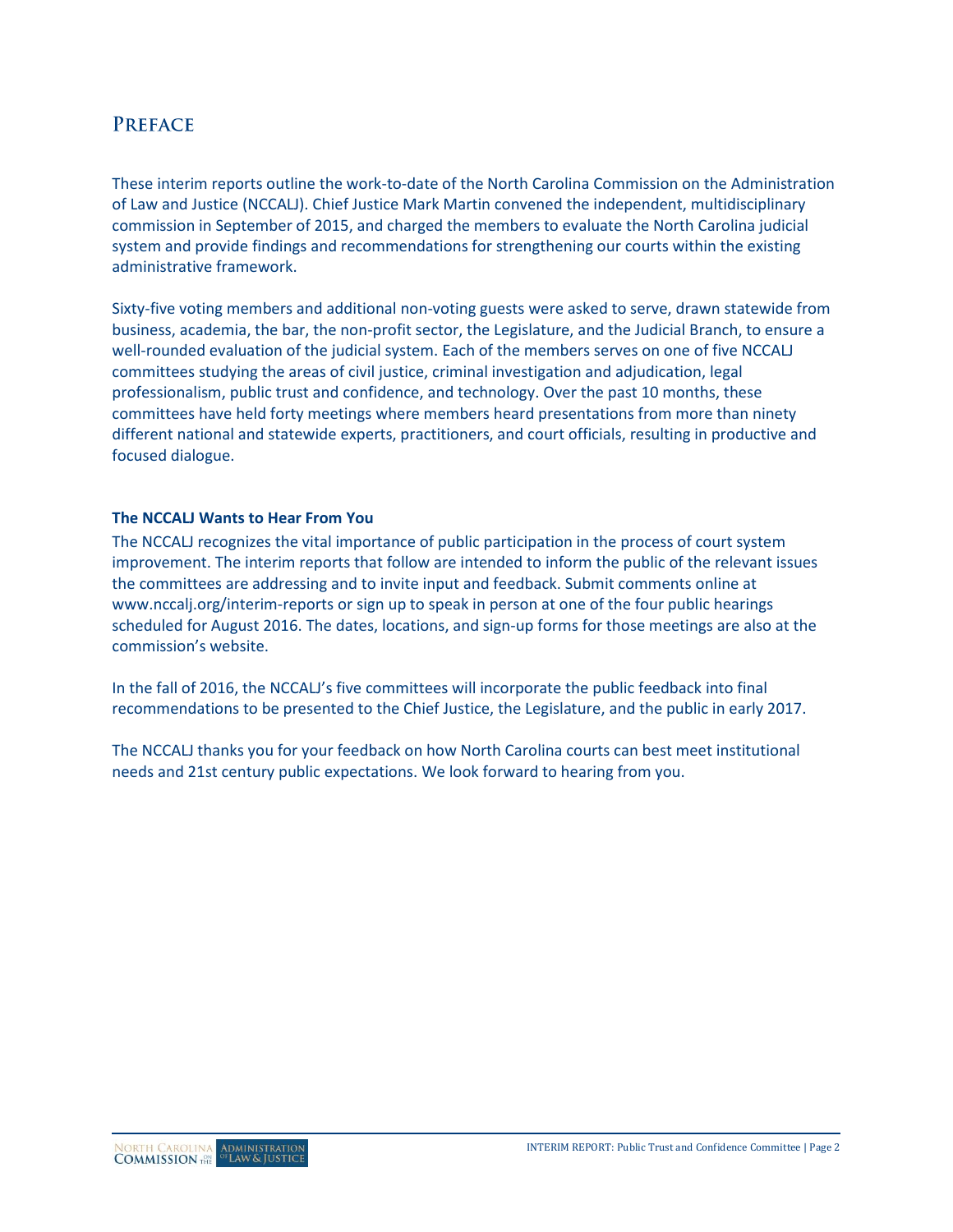#### $\mathbf{I}$ **INTRODUCTION**

The mission of the North Carolina Commission on the Administration of Law and Justice ("NCCALJ") is to address how North Carolina courts can best meet twenty-first century legal needs and the expectations of the public, and to provide justice for all. The role of the Public Trust and Confidence Committee ("PTCC") is to identify and evaluate factors that influence public trust and confidence in the judicial system and to recommend actions that enhance this trust and confidence.

To gain an understanding of the current state of public perception in the courts, the PTCC partnered with Elon University Poll and High Point University Survey Research Center to conduct live caller phone surveys in October and November of 2015. Survey results identified issues related to knowledge of the courts, efficiency, fairness, access, and judicial independence, among others. Based on the results of those surveys, the PTCC decided to focus on the following goals aimed at increasing public trust and confidence in the courts of North Carolina:

- $\blacksquare$  Promoting fair and equal access to the courts;
- Eliminating actual and perceived bias in the courts;
- **Providing for the just, timely and economical scheduling and disposition of cases;**
- Enhancing access to information and court records;
- Recommending a selection process that ensures well-qualified and independent judges;
- $\blacksquare$  Strengthening civics education; and
- Conducting a recurring public opinion survey.

The PTCC has held seven public meetings addressing these issues, and will make recommendations in the second half of 2016 with the goal of improving the public's perception of North Carolina state courts. The PTCC looks forward to promoting additional education, dialogue, and public input to help guide its work moving forward.

#### $II.$ PUBLIC PRESENTATIONS

During the PTCC public meetings, experts and judicial stakeholders gave presentations related to court performance, judicial selection, access, and fairness. The information shared in these presentations educated the commissioners and also provided a launching point for the PTCC's further inquiry. A summary of the presentations and presenters is listed below.

**Performance Metrics and the Courts** *Professor David Ammons, UNC School of Government*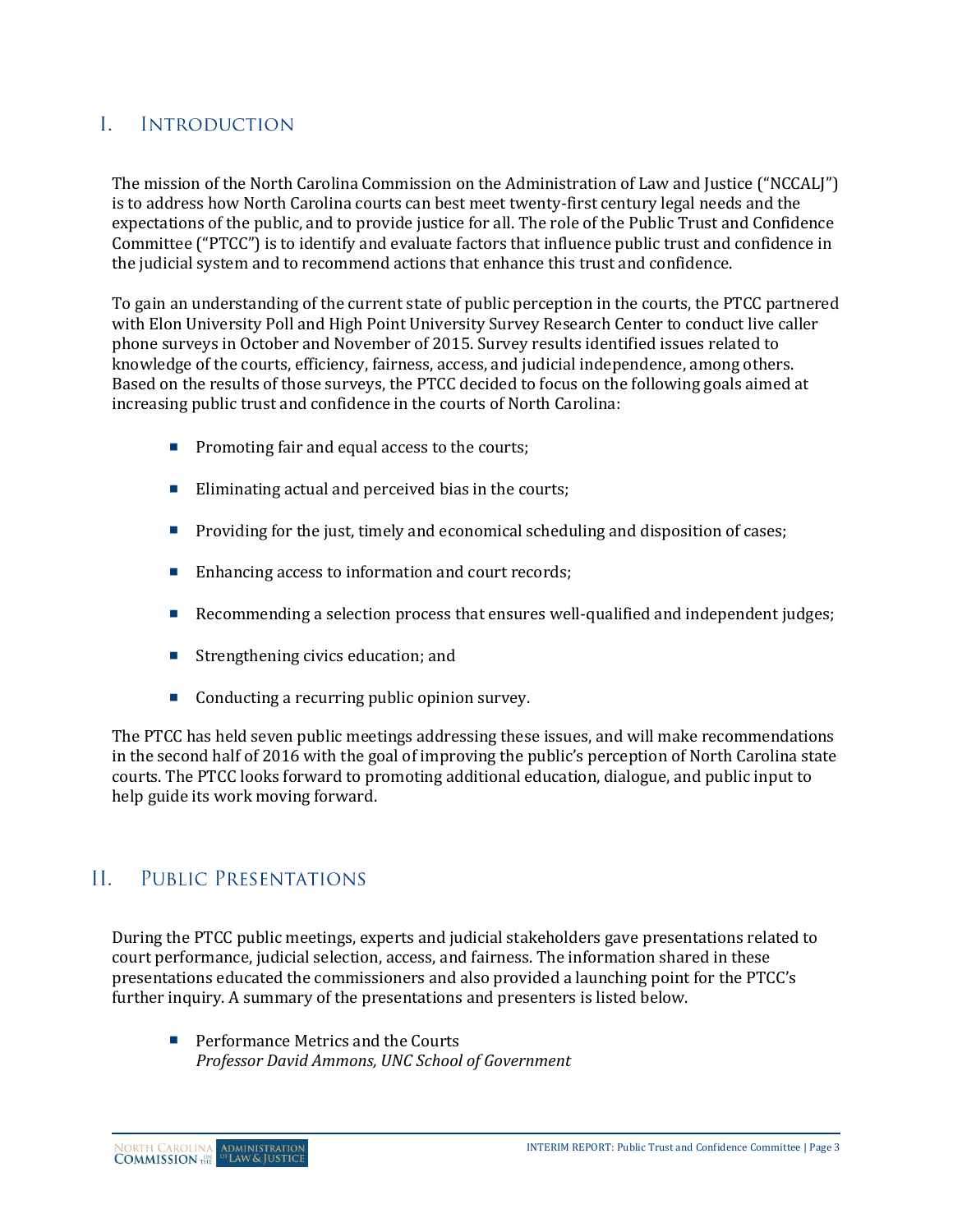- How North Carolina Has Selected Judges, 1776-2016 *Martin Brinkley, Dean of UNC School of Law*
- Strategies for Dealing with Implicit Bias in the Judicial Process *Jim Drennan, Professor of Public Law and Government, UNC School of Government*
- CourTools: Measuring Performance in North Carolina State Courts *Brad Fowler, Officer, Planning and Organizational Development, NCAOC*
- A Broader Look at Iudicial Selection *Charlie Geyh, Professor of Law, Indiana School of Law*
- Attorney Perspectives on Judicial Selection in North Carolina *Tony Hornthal, John Wester, and Bill Womble, Jr., North Carolina Bar Association Committee on Judicial Independence*
- National Perspectives on Public Trust in the Judicial System *Laura Klaversma, Court Services Director, National Center for State Courts David Rottman, Principal Research Consultant, National Center for State Courts*
- **Public Confidence in North Carolina State Courts: Recent Survey Results** *Emily Portner, Policy Analyst, NCCALJ*
- Recent Legislative Efforts Regarding Judicial Selection *Representative Sarah Stevens, NC General Assembly*
- Judicial Campaign Finance in North Carolina *Kim Strach, Executive Director, Board of Elections*
- Understanding Implicit Bias and Its Impact on the Criminal Justice System *The Honorable Louis Trosch Jr., District Court Judge, 26th Judicial District*

All of the presentation materials are available on the NCCALJ website at www[.nccalj.org.](http://nccalj.org/)

#### $III.$ **AREAS OF FOCUS**

#### **Promoting Fair and Equal Access to the Courts**

The North Carolina Constitution provides that "[a]ll courts shall be open; every person for an injury done him in his lands, goods, person, or reputation shall have remedy by due course of law; and right and justice shall be administered without favor, denial, or delay." Yet the 2015 surveys indicated that a majority of survey respondents (73 percent) do not believe that most people can afford to bring a case to court. Moreover, 76 percent of survey respondents believe that people who have no lawyer representing them receive somewhat worse or far worse treatment in the courts. Therefore, the perception appears to be that much needs to be done to increase public confidence in equal access to the courts.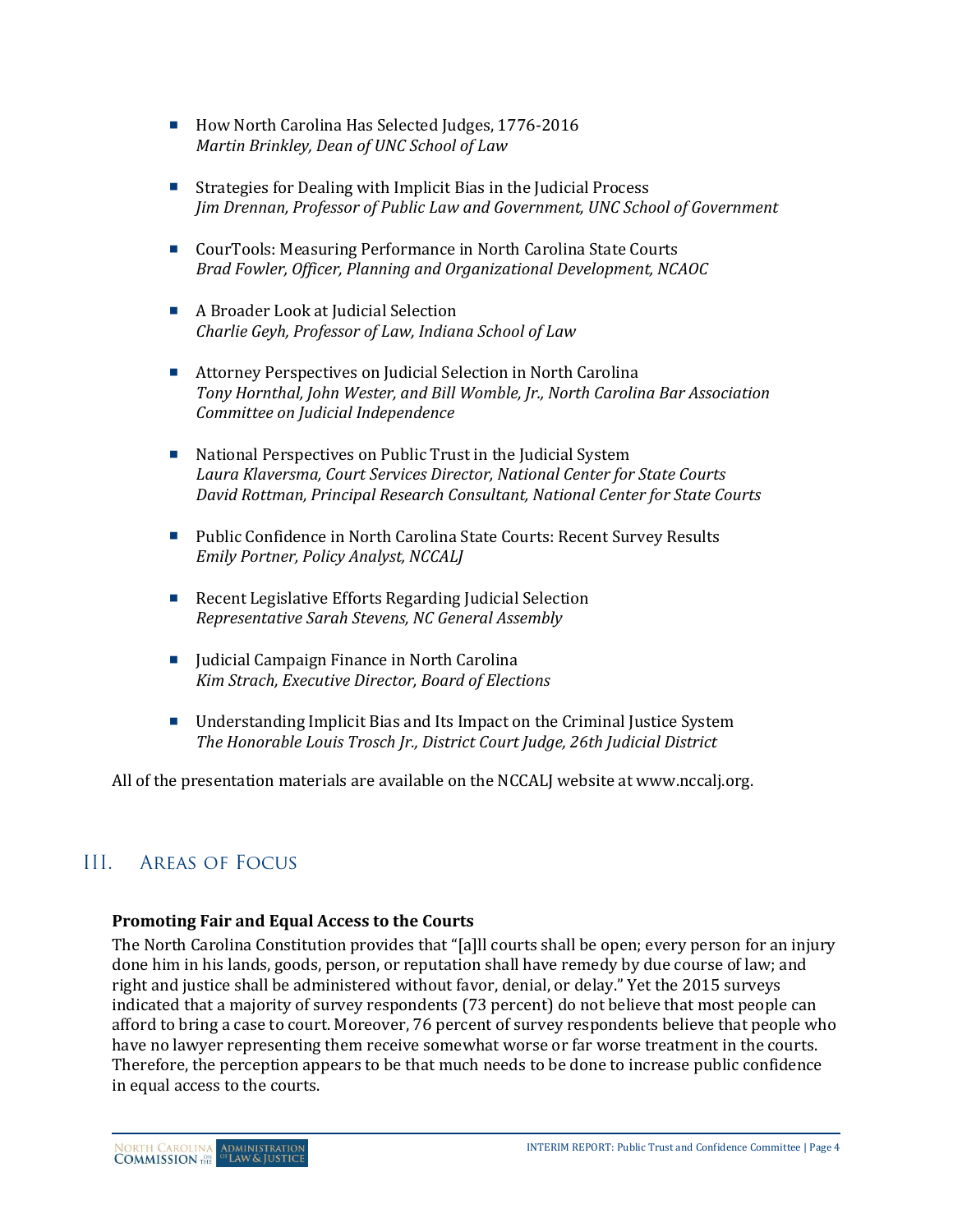The PTCC recommends that the Judicial Branch take steps to identify and remove barriers that impede fair and equal access to the courts. These barriers include physical impediments, cost factors, language issues, and the complexity of the judicial process. Courthouses must be able to accommodate persons with disabilities and eliminate any physical impediments that prohibit full access to all courthouse facilities and operations. Citizens who cannot afford an attorney should be able to access forms, educational materials, and other resources that help them understand and navigate the complicated judicial process. Court costs should be affordable for the average citizen, and the system must erase cultural and language barriers. Fair and equal access requires a simple process, manageable costs, cultural competence, and full physical access. The Judicial Branch must be committed to these objectives to ensure that courts are open to all citizens, without favor, denial, or delay.

#### **Eliminating Actual and Perceived Bias in the Courts**

A substantial number of respondents in the 2015 surveys believe that certain groups generally receive better treatment than others in North Carolina courts – a perception that undermines the Judicial Branch's commitment to the fair administration of justice for all. Eighty percent of respondents believe that the wealthy receive better treatment, while 48 percent believe whites receive better treatment. Conversely, a significant number of respondents believe that low-income people (64 percent), non-English speaking individuals (53 percent), African Americans (46 percent) and Hispanics (46 percent) receive worse treatment in the courts. If justice is to be served without favor, denial, or delay, the Judicial Branch must create an atmosphere in which every person serving in the Judicial Branch understands the importance of bias-free behavior in the courts, and every person who interacts with the Judicial Branch experiences a bias-free environment.

Empirical studies recognize the potential for disparate treatment based on demographic factors, such as race, religion, gender, primary language, economic status, or other factors. That potential bias may sometimes manifest itself unintentionally and unconsciously. To ensure a fair and impartial process, the Judicial Branch must acknowledge the potential for bias and train court personnel and judicial officials to recognize and rectify it. Uniform policies and procedures, together with consistent decision-making processes, will help minimize disparate treatment among similarly situated parties. Finally, a workforce that reflects the diversity of the people who interact with the judicial system is critical to promoting greater understanding and acceptance of cultural differences and reducing the potential for bias. To ensure the fair administration of justice, the Judicial Branch must be committed to uniform policies and procedures, impartial decision-making, cultural competence, a diverse workforce, and an overall bias-free environment.

### **Providing for the Just, Timely, and Economical Scheduling and Disposition of Cases**

As stewards of public resources and individual citizens' time, Judicial Branch officials must strive to operate a court system facilitating the just, timely, and economical scheduling and disposition of cases. This includes a commitment to minimizing trips to the courthouse by citizens and attorneys when feasible. Public perception is that the state's courts fail to achieve this goal, as only 25 percent of survey respondents agree that cases are resolved in a timely manner.

The PTCC recommends that the Judicial Branch evaluate methods and take actions to encourage the just, timely, and economical scheduling and disposition of cases. Such actions include evaluation of case management strategies that encourage more efficient handling of cases by a single judge, the timely and efficient resolution of hearings and matters before the court, and the increased use of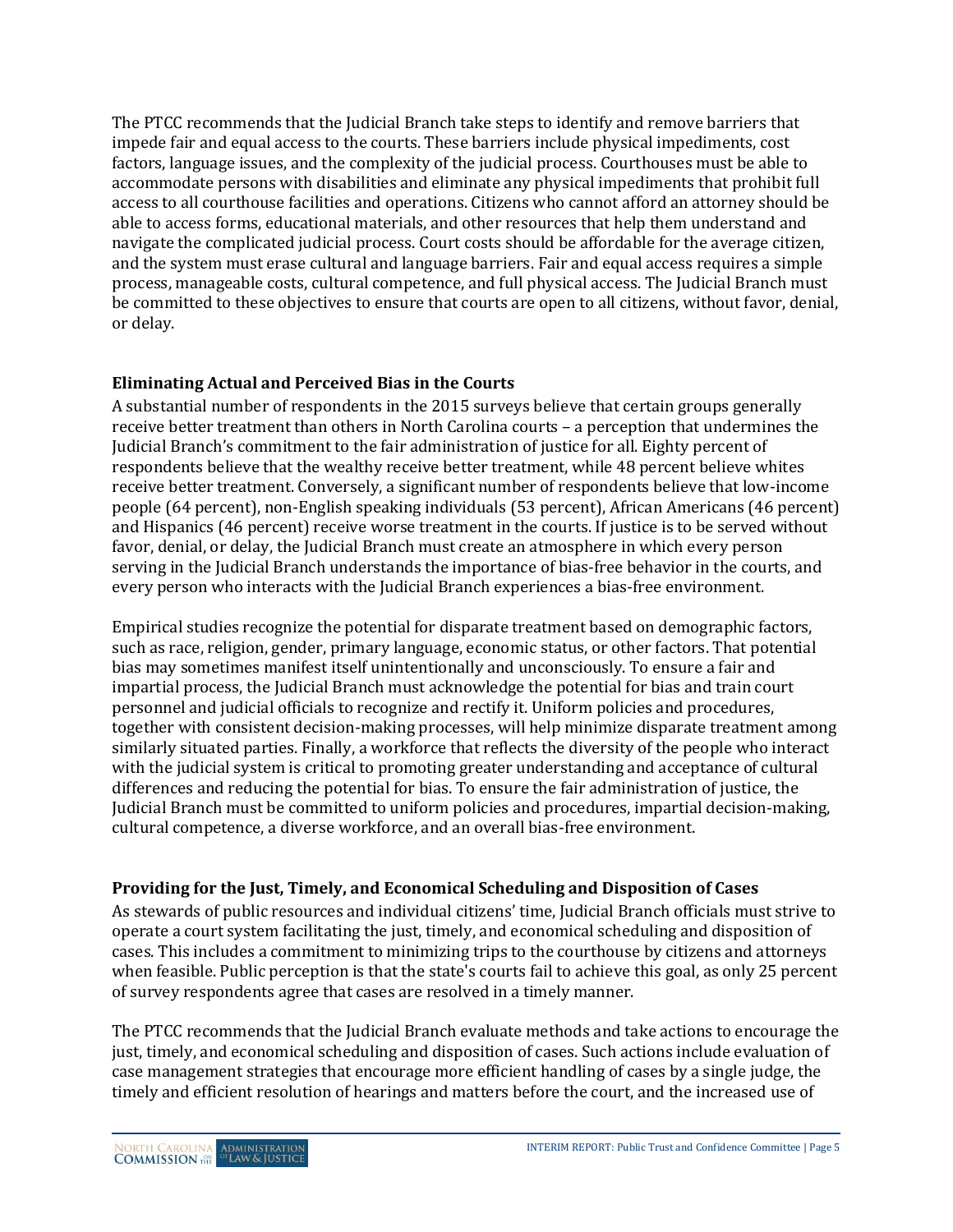firm scheduling orders and deadlines. Using improved technology and performance metrics, the Judicial Branch should be well-poised to regularly monitor court performance, identify areas for improvement, minimize inefficiency, and encourage best practices among jurisdictions. The Judicial Branch should also focus on improving the efficiency of its interaction with public actors by eliminating unnecessary trips to the courthouse for jurors, witnesses, parties, and attorneys.

## **Enhancing Access to Information and Court Records**

Participation in the judicial process can be challenging, even for those with knowledge of the law. For those without such knowledge, the process can be especially difficult to navigate. People seeking general information may be unaware of what information is available and how to access it. Parties and self-represented litigants may lack sufficient information and resources to guide them through a sometimes complicated process. Information is power, but channeling that power requires open access to information and resources.

The PTCC recommends that the Judicial Branch enhance access to court records, information, and resources to the greatest extent possible. The courts must use technology to increase the availability of electronic records and information and to minimize the need to visit the physical courthouse. Judicial stakeholders should explore ways to expand the availability of legal assistance for low and moderate-income individuals and to create staffed self-help centers to provide assistance for self-represented litigants. In addition, general information about court processes, procedures, and operations should be readily available electronically. The fair administration of justice depends on an informed citizenry equipped with understandable legal forms, convenient access to public records, and information and resources that help them to navigate the complicated judicial process.

### **Recommending a Selection Process that Ensures Well-Qualified and Independent Judges**

Nothing is more fundamental to our system of justice than having qualified, independent judges to settle disputes. While 60 percent of respondents in the 2015 surveys agree that judges make decisions based on facts, 76 percent do not believe that courts are free from political influence. Respondents generally believe that judges' decisions are influenced by political parties (76 percent) and by the fact they must run for election (75 percent). Moreover, funding of the Judicial Branch remains stagnant, and inadequate salaries threaten the Judicial Branch's ability to identify and retain qualified judges.

The PTCC recommends that the General Assembly take steps to minimize the perceived impact of judicial elections on our system of justice by changing how judges and justices are selected and retained. The PTCC further recommends that the General Assembly take action to ensure sufficient funding for the Judicial Branch and to ensure that judges and justices are provided competitive compensation packages to attract and retain qualified judges. The PTCC also recommends that the Judicial Branch evaluate procedures and guidance related to conflicts of interest for judges and justices.

## **Strengthening Civics Education**

A low percentage of respondents in the 2015 surveys (13%) indicated that they were very knowledgeable about our state courts. Increased citizen understanding of the administration of the state court system is strongly and positively correlated with the public's trust and confidence in the